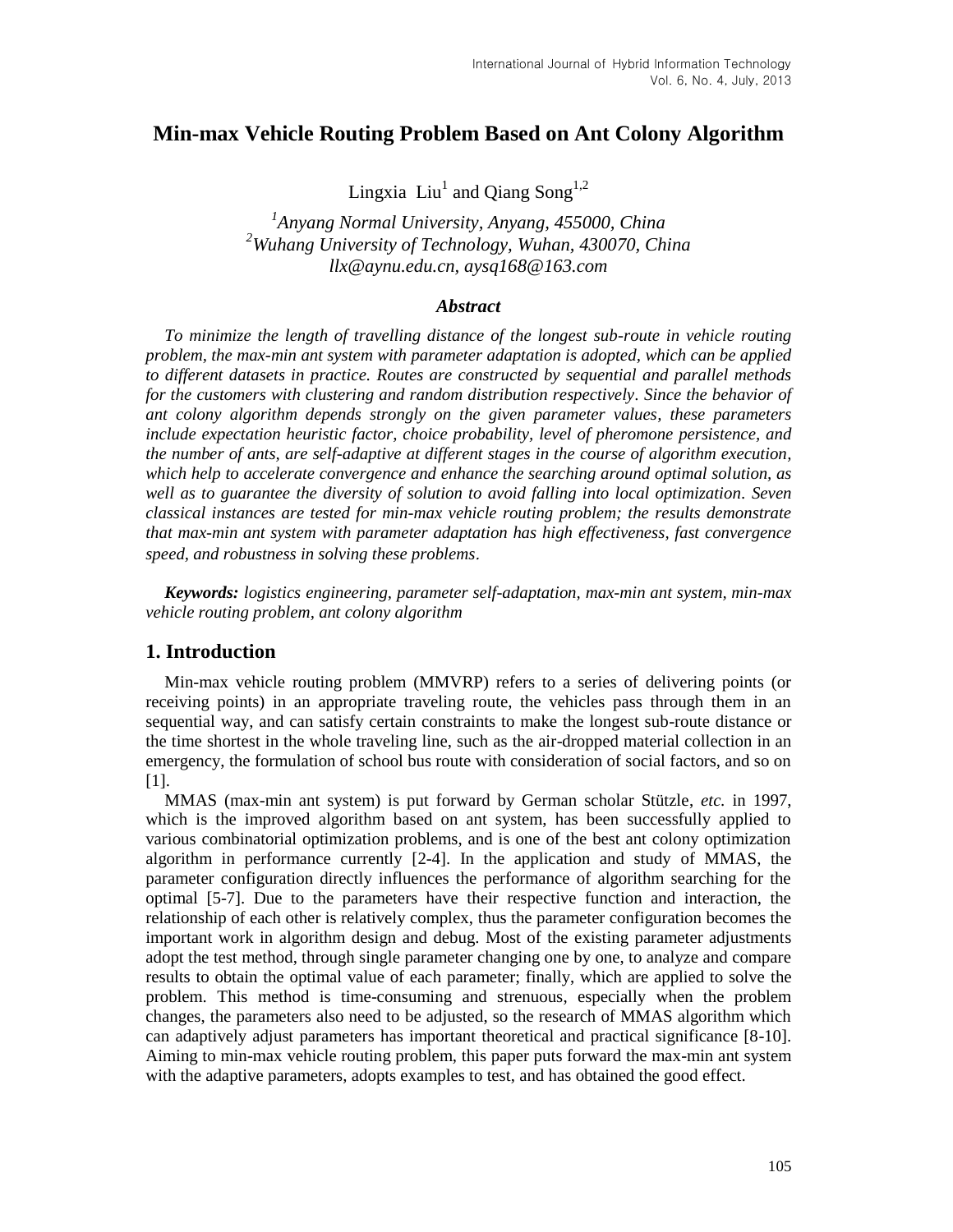International Journal of Hybrid Information Technology Vol. 6, No. 4, July, 2013

## **2. The Min-max Vehicle Routing Problem**

According to the literature [11], the mathematical model of min-max vehicle routing  
problem can be expressed as follows. The objective function is:  

$$
F = D + mL_0 = Min\{\max(\sum_{i=0}^{n} \sum_{j=0}^{n} d_{ij} x_{ij}^k)\} + mL_0, \quad k = 1,...,m
$$
 (1)

Constraints:

$$
\sum_{i=0}^{m} \sum_{k=1}^{m} x_{ij}^{k} = 1, \qquad j = 0, ..., n;
$$
 (2)

$$
\sum_{j=0}^{m} \sum_{k=1}^{m} x_{ij}^{k} = 1, \qquad i = 0, ..., n;
$$
 (3)

$$
\sum_{i=0}^{n} x_{ip}^{k} - \sum_{j=1}^{n} x_{pj}^{k} = 0, \quad p = 1, ..., n;
$$
 (4)

$$
\sum_{i=0}^{n} \sum_{j=1}^{n} q_i x_{ij}^k \le Q \tag{5}
$$

In the expressions, D represents to start from center parking yard (which is expressed in 0), it is the longest sub-line length in the whole traveling route;  $L_0$  represents the total distance of entire route via the nearest neighbor method to construct the route;  $^{\prime\prime\prime}$  represents the number of used vehicle;  $^n$  represents the customer number,  $d_{ij}$  represents the distance from customer  $\ell$  to customer  $\ell$ , if the coordinate of client nodes is known, often the Euclidean method is used to calculate the distance;  $q_i$  represents the freight volume of customer  $i$ ;  $Q$  represents the struck capacity of each truck, if the vehicle  $k$  arrives customer  $j$  from the customer  $i$ ,  $x_{ij}^k$  is 1, otherwise 0. Constraints (2) and (3) ensure that each customer point is passed once by only one truck; Constraint (4) ensures the continuity of the sub-routes, namely the vehicle reaches a dispatch point for goods, which must leave from that point; Constraints (5) is a capacity constraint, the goods load of each sub-route can not exceeds the capacity of the vehicle.

### **3. The Max-min Ant System with Adaptive Parameter**

Aiming at the min-max vehicle routing problem, this paper puts forward the max-min ant system with adaptive parameters, its main steps are: (1) the parameters initialization, pheromone initialization; (2) for each loop do; (3) for each ant colony do; (4) for each ant do; (5) route building; (6) local search; (7) evaluation route (8)end for; (9) pheromone update; (10) end for; (11) parameters update; (12) end for; (13) output.

#### **3.1. Line building**

In actual vehicle routing problem, the geographical position of nodes may randomly generate, and also present the clustering distribution. According to the characteristics of different data in the application examples, this article uses two kinds of route generating methods which are sequential method and parallel method. The first sub-route randomly starts from a client node, according to the selection rule to determine the next node, when the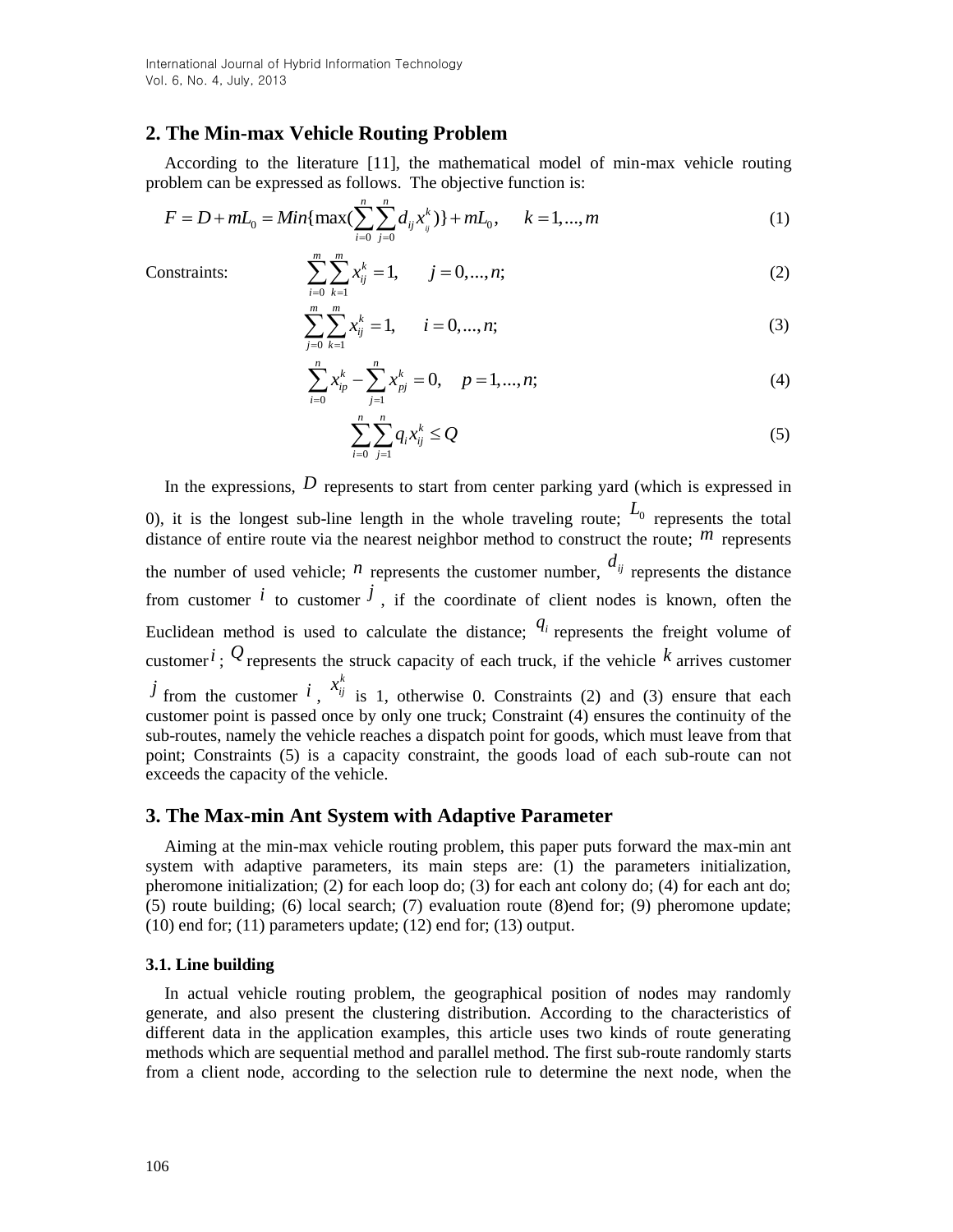vehicle does not meet the capacity constraint, it will end the current sub-line, starts a new subline from center parking yard, and repeats this process until all the clients are visited.

Parallel generating route is according to the nearest domain method to determine the required vehicles number, all sub-lines are parallelly built, each sub-line starts from center parking yard, according to the selection rules to determine the next node. When the vehicle does not meet the capacity constraint, the current sub-line will be terminated; if all sub-routes are completed and there are also some unvisited clients, the current set is set as unfeasible solution, the target value is set as a larger value. When the node's geographical location randomly generates, the generation approach of parallel route can build each sub-line at the same time, it is advantageous to the optimization of whole route; when node's location presents clustering distribution, the client nodes concentrated in the same area are often put into the same sub-line in the optimal route. Because using parallel method can scatter concentrated client node locations in different sub-lines, adopting sequential route generating method is more suitable for node selection of customers with clustering distribution.

The rule of each ant selecting next client node is very important to the quality of generating solutions, this article adopts the pseudo-random proportion rule, that is, for ant  $l$  located at node  $\hat{i}$  to select next node  $\hat{s}$  according to expression (6).

In the expression,

in the expression,  
\n
$$
s = \begin{cases}\n\arg \max j \in Alloved_{i}[\tau(i, j)]^{\alpha}[\eta(i, j)]^{\beta}, q \leq q_{0} \\
\expression(7), & q > q_{0}\n\end{cases}
$$

(6)

$$
P_i(i, s) = \begin{cases} \frac{[\tau(i, s) / \tau_0]^{\alpha} [\eta(i, s)]^{\beta}}{\sum_{j \in Alloved_i} [\tau(i, j) / \tau_0]^{\alpha} [\eta(i, j)]^{\beta}}, s \in Alloved_i \\ 0, \quad s \notin Alloved_i \end{cases}
$$

$$
(7)
$$

In the expression,  $\Delta$ *llowed*<sub>*l*</sub> represents the customer who is allowed to visit by ant *l* located at node <sup>*i*</sup>, in order to improve search efficiency, the maximum number can be set;  $\tau(i, j)$  is the pheromone on edge  $(i, j)$ ;  $\tau_0$  is the pheromone initial value on each edge;  $\eta(i, j)$  is the  $(i, j) = \frac{1}{2}$  $\eta(i, j) = \frac{1}{d_{ij}}$ 

heuristic function,  $\alpha$ ,  $\alpha$  is the heuristic factor of information, which represents the relative importance of track, and reflects the role of accumulated information in the movement process while ants choosing a path, its value is larger, then the ant tend to choose the route that other ants pass through, interoperability among ants is more stronger;  $\beta$  is the expectation heuristic factor, which represents the importance of visibility, reflects the importance of heuristic information in motion in the route selection of ants, the greater is the value, the more it is close to the greedy rule;  $q$  is the uniformly distributed random number in [o, 1] interval,  $q_0(0 \leq q_0 \leq 1)$  is the given probability of path choice, when  $q \leq q_0$ , according to a priori knowledge to choose the best edge, which is shown in the expression (6), otherwise to select another edge according expression (7).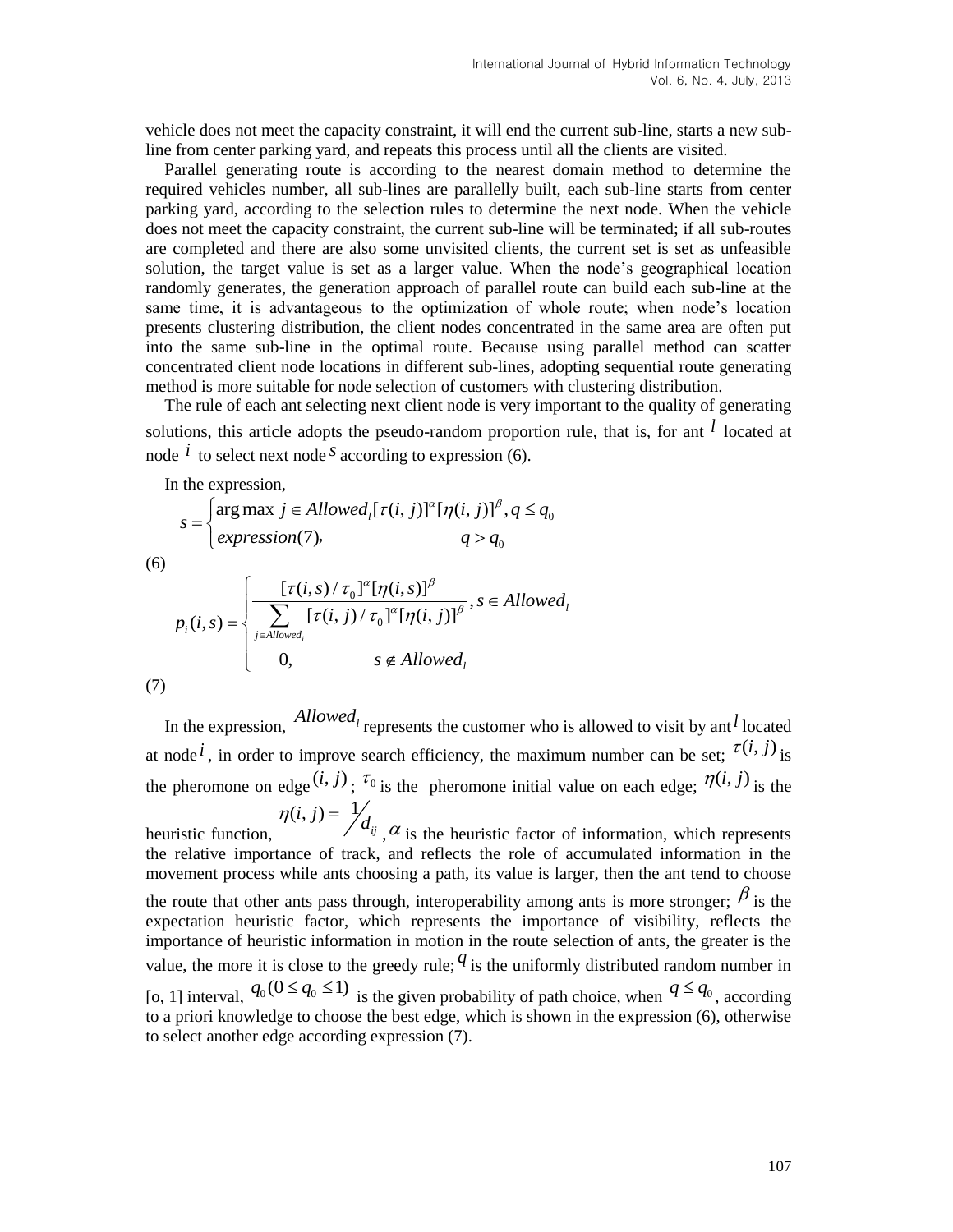### **3.2. Pheromone update**

In order to make full use of the optimal solution at present, after each cycle, only the ants with global optimal are allowed to release pheromone, pheromone update rule is shown in expression(8). In the initial stage of a searching, the number of nodes for selection is numerous; the probability of getting an optimal line is high, with the increase of node number, the nodes for selection will gradually decrease, especially in the late stage of each sub-line, due to the constraints of capacity, there are often passive choice. Therefore this paper sets the amount of pheromone update  $V\tau(i, j)$  as expression (9).

$$
\tau(i, j) = \rho \tau(i, j) + V \tau(i, j)
$$
\n(8)

paper sets the amount of pretonione update

\n
$$
\tau(i, j) = \rho \tau(i, j) + V\tau(i, j)
$$
\n(8)

\n
$$
V\tau(i, j) =\begin{cases}\n1/D*(1 - v/n); & \text{if side } (i, j) \text{ is the global optimal edge} \\
0; & \text{otherwise}\n\end{cases}
$$

In the expression,  $\rho$  is the pheromone continuous parameter;  $D^*$  is the longest sub-line length corresponding to the optimal target value.  $\vec{v}$  represents the number of visited nodes. In order to avoid the stop of searching, the pheromone of each edge is limited as  $[\tau_{min}, \tau_{max}]$ , in order to make ants search more new solutions in the initialization stage, the pheromone initialization value is set as  $^{\tau_{\text{max}}}$ .

#### **3.3. Parameter selection**

In order to analyze the influence of max-min ant system parameters for the convergence performance and target result of min-max vehicle routing problem, based on the CMT-3 as the research object, through a lot of simulation experiments, this paper discusses the effect on the algorithm about parameters  $\alpha$ ,  $\beta$ ,  $\rho$ ,  $q_0$ ,  $N_A$ <sub>(ant amount), and brings forward parameter</sub> adjustment method of max-min ant system applying to the different problems. For analysis and comparison, the base values  $\alpha$ ,  $\beta$ ,  $\rho$ ,  $q_0$ ,  $N_A$  are set as 1, 3, 0.9, 0, and 25.

**3.3.1. Information heuristic factor**  $\alpha$ **:** Information heuristic factor  $\alpha$  reflects the relative important degree of accumulated information amount in guiding ant colony to search path in the moving process. The greater is the value, the bigger is the possibility that ants choose former path, the searching randomicity is decreased; when the heuristic factor's value  $\alpha$  is too small to make the ant colony search early fall into local optimum. In the experiment, the  $\alpha$  is set as 20, 10, 5, 3, 1, 0.5, and the rest parameters use basic values. The experimental results are shown in Figure 1.



**Figure 1. MMAS with various values of**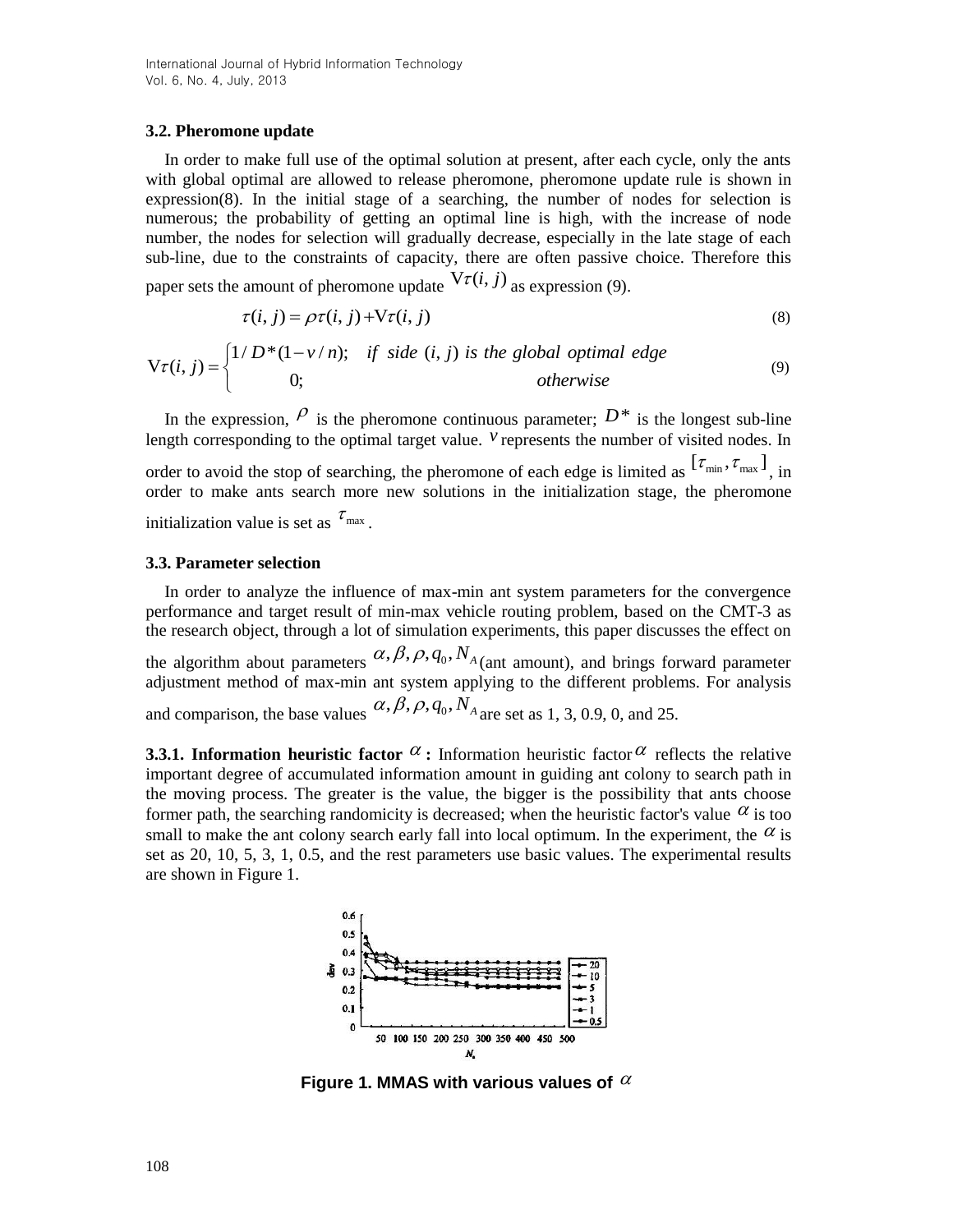Among them, the horizontal axis is the iteration number  $N_c$ , which represents the execution cycles of max-min ant system; Vertical axis is the deviation value *dev* ,  $dev = (D^* - D_{low}) / D_{low}$ ,  $D_{low}$  represents the low bound of longest sub-line length, in the max-min vehicle route problem, the value can be expressed in Low-bound, that is, a truck starts from a parking yard, arrives at the farthest node, and return back the parking yard, the value of whole traveling distance is taken as the low bound of the farthest sub-line, when the length of longest sub-line is equal to Low-bound, which means this is the optimal value. *dev* is used to represent the deviation degree between the longest sub-line length and its lower bound, the value is smaller, which shows the longest sub-line length is smaller.

From Figure 1, when other initialization parameters are same, heuristic factor  $\alpha$  has great impact on the performance of algorithm. When  $\alpha$  is too small, not only the convergence speed is slow, but also the algorithm is easily trapped in local optimal solution, when  $\alpha$  is less than 1, the effect of algorithm is poor; when  $\alpha$  is too large, which is equivalent to give the importance of pheromone in ant search process with full attention, this will lead to positive feedback effect very strong in local optimum path, the algorithm will also appear premature convergence phenomenon, when  $\alpha$  exceeds 10 and reaches to 20 in particular, it is difficult to get the optimal solution.

**3.3.2. Expectation heuristic factor**  $\beta$ **: Expectation heuristic factor**  $\beta$  **reflects the relative** important degree of heuristic information in the process of guiding ant colony to search; its size reflects the strength of apriority and uncertainty factors in the process of ant colony optimization. Its value is bigger, the possibility is greater that ants at some local point to select local shortest path, although at this time the convergence speed of algorithm is accelerated, the randomness of ant colony to search the optimal path is abated, it is easy to trap into local optimum. In the experiment,  $\beta$  is set as 20, 10, 5, 3, 1, 0.5, the rest of the parameters use basic values. The experimental results are shown in Figure 2.

The Figure 2 shows that in ant colony algorithm the expected heuristic factor  $\beta$  has a great influence on the algorithm performance. When  $\beta$  is within a certain range, the greater is the initial target value, the faster is the convergence speed; but when  $\beta$  is too large, the convergence speed of algorithm increases, the convergence performance is trending to change bad; when  $\beta$  is too small, it will lead ants to trap into pure random searching, in this case, generally it is difficult to find the optimal solution. In the case of  $\alpha = 1$ , it is better to keep the value of  $\beta$  in the range [3, 10].



Figure 2. MMAS with various values of  $^\beta$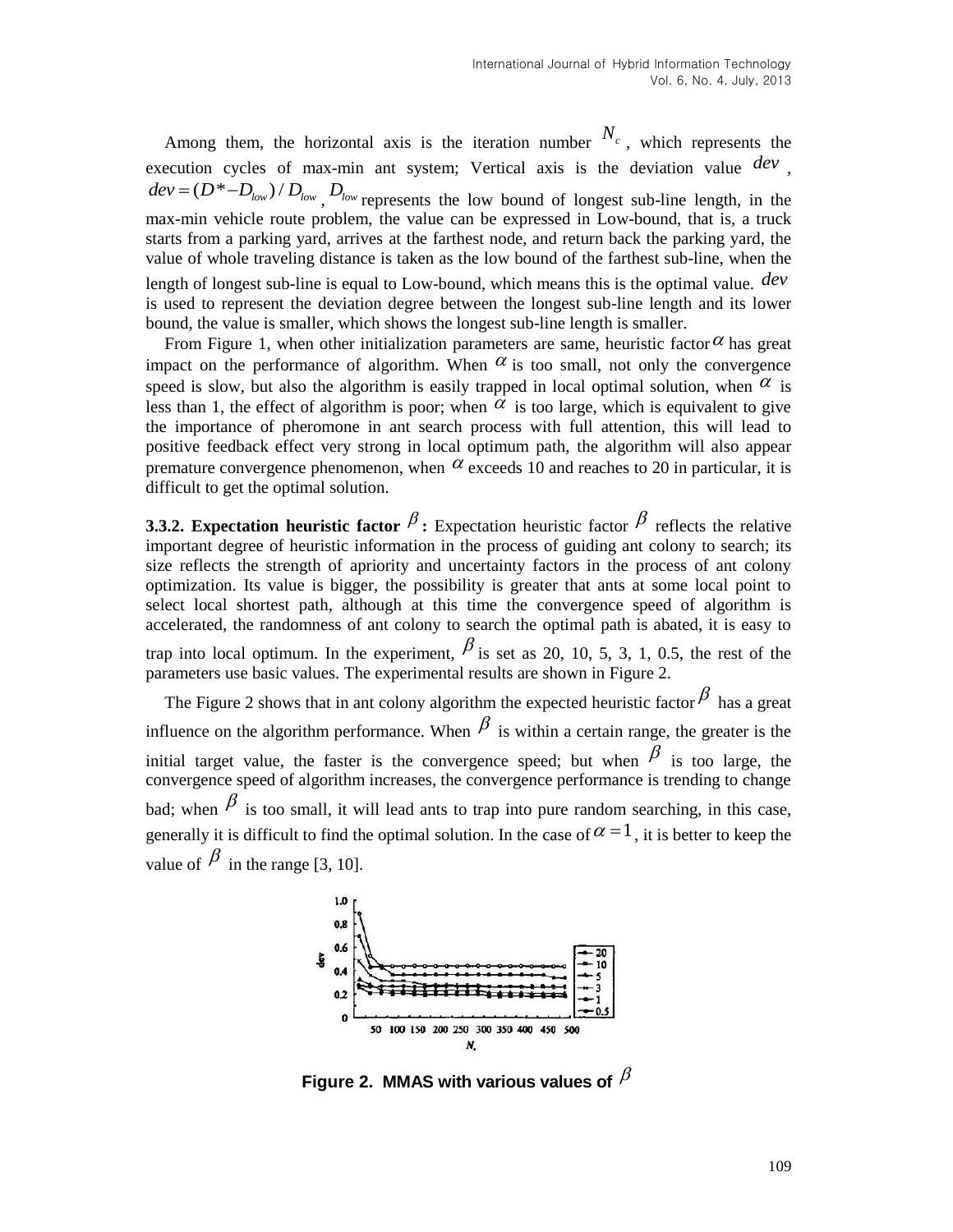**3.3.3. The pheromone lasting factor:** The artificial ants in ant colony algorithm have human's memory function, but with the elapse of time, the pheromone continuously volatilizes, the former information will gradually disappear.  $\rho$  represents the pheromone lasting factor, 1- $\beta$  represents the pheromone volatilization factor. The size of pheromone lasting factor  $\rho$  reflects the strength of interact with each other among ant individuals, the size of pheromone volatilization factor 1- $\ell$  is related to the global search ability of ant colony algorithm and convergence speed. In the experiment,  $\rho$  is set as 0.9, 0.8, 0.6, 0.4, 0.1, 0.05, and the rest parameters uses basic values. The experimental results are shown in Figure 3.



**Figure 3. MMAS with various values of** 

The Figure 3 shows that the size of pheromone lasting factor  $\rho$  has a very big effect on the convergence performance of ant colony algorithm. When  $\ell$  is very big, because in the path the residual pheromone is in dominance, the information positive feedback effect is relatively weak, searching randomness is enhanced, the convergence speed of ant colony algorithm is slow. Under the condition of algorithm convergence,  $\rho$  has little effect on the final value of the optimal solution, but when  $\ell$  is small, although the convergence speed is accelerated, but the positive feedback effect of information dominates, the searching randomness is abate, the calculation results are easy to fall into local optimum. Through the analysis of results, the scope of  $\rho$  can be set as [0.6, 0.9].

**3.3.4. Path selection probability**  $q_0$ :  $q_0(0 \leq q_0 \leq 1)$  is a given parameter, the size of path selection probability  $q_0$  determines the method of each ant choosing the next path at current node. When  $q_0$  is bigger, the ants choose the best edges with large probability based on prior knowledge, the convergence speed is faster, but it is easy to fall into local optimum. When  $q_0$ is less, the randomness of choosing another edge increases, the diversity of solution is also increased. In the experiment,  $q_0$  is set as 0.99, 0.9, 0.75, 0.5, 0.25, and 0, the remaining

parameters adopt basic values. The experimental results are shown in Figure 4.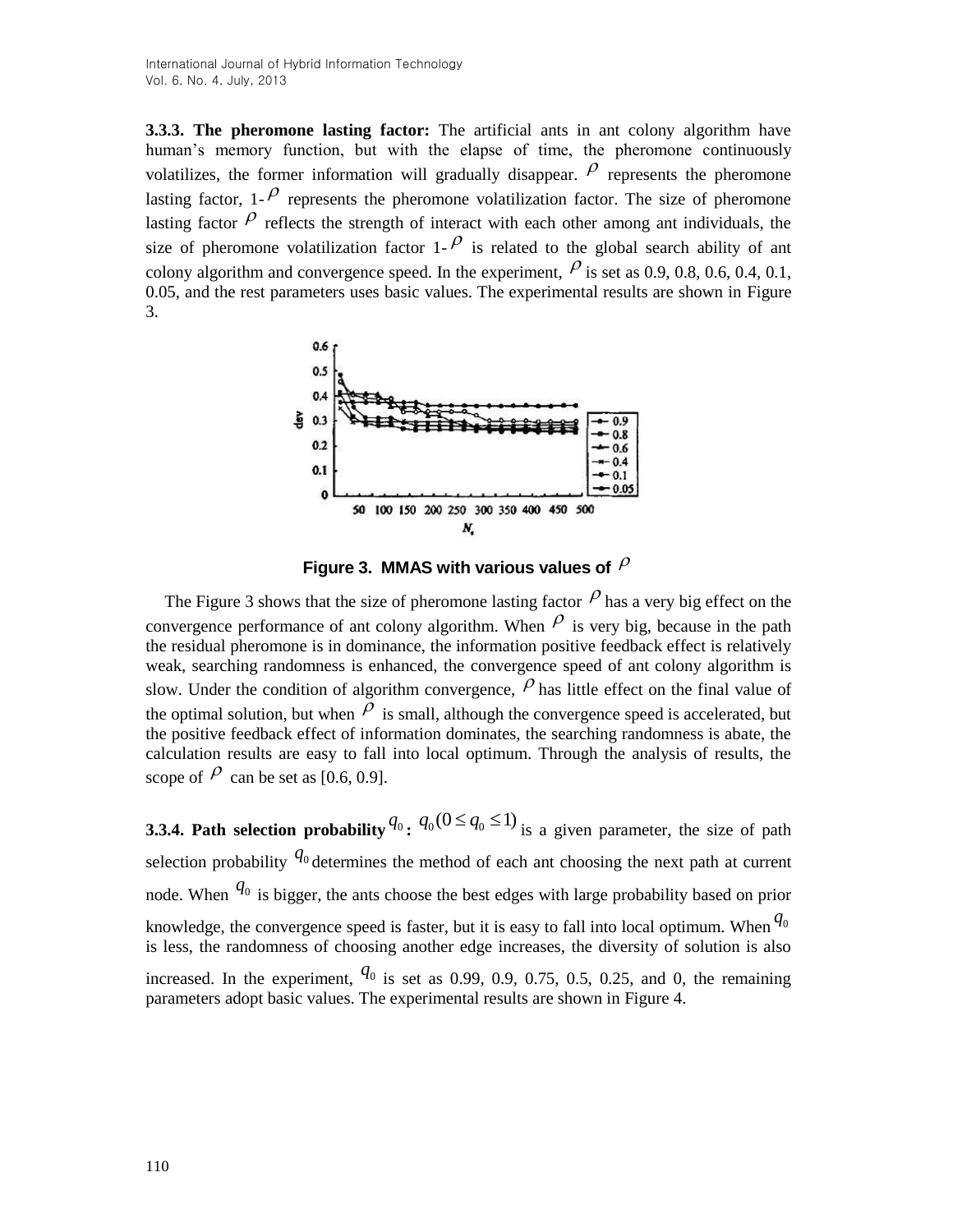

Figure 4. MMAS with various values of  $\,q_0$ 

From Figure 4, the selection of path selection probability  $q_0$  has a certain influence on the performance of ant colony algorithm. When  $q_0$  value is too small, due to the randomness of selection, the result of initial solution is poor, convergence speed is also slower. When  $q_0$ value is too large, the global search ability becomes poor; it is easy to appear premature stagnation phenomenon. Therefore, in the early stage of the algorithm implementation  $q_0$  is set as a larger value to get a better initial solution, in the late stage of algorithm implementation, in order to improve the diversity of choice,  $q_0$  is set as a smaller value.

**3.3.5. The number of ants**  $N_A$  : Ant colony algorithm is a kind of parallel randomly searching algorithm, it is through the group evolution process consisting of multiple candidate solutions to search the optimal solution, this process needs both ant individual adaptive ability

and the internal mutual collaboration of ant colony. In the experiment,  $N_A$  is set as 150, 100, 50, 25, 5, and the rest parameters use basic values. The experimental results are shown in Figure 5.



**Figure 5. MMAS with various values of m**

The Figure 5 shows, when the ant number  $N_A$  increases, the stability and global performance of search is improved; when the ant number  $N_A$  is much greater than the size of problem, continually increasing the ants number may improve the performance of algorithm, but it is not particularly evident. This is due to the parallelism of ant colony algorithm, the ant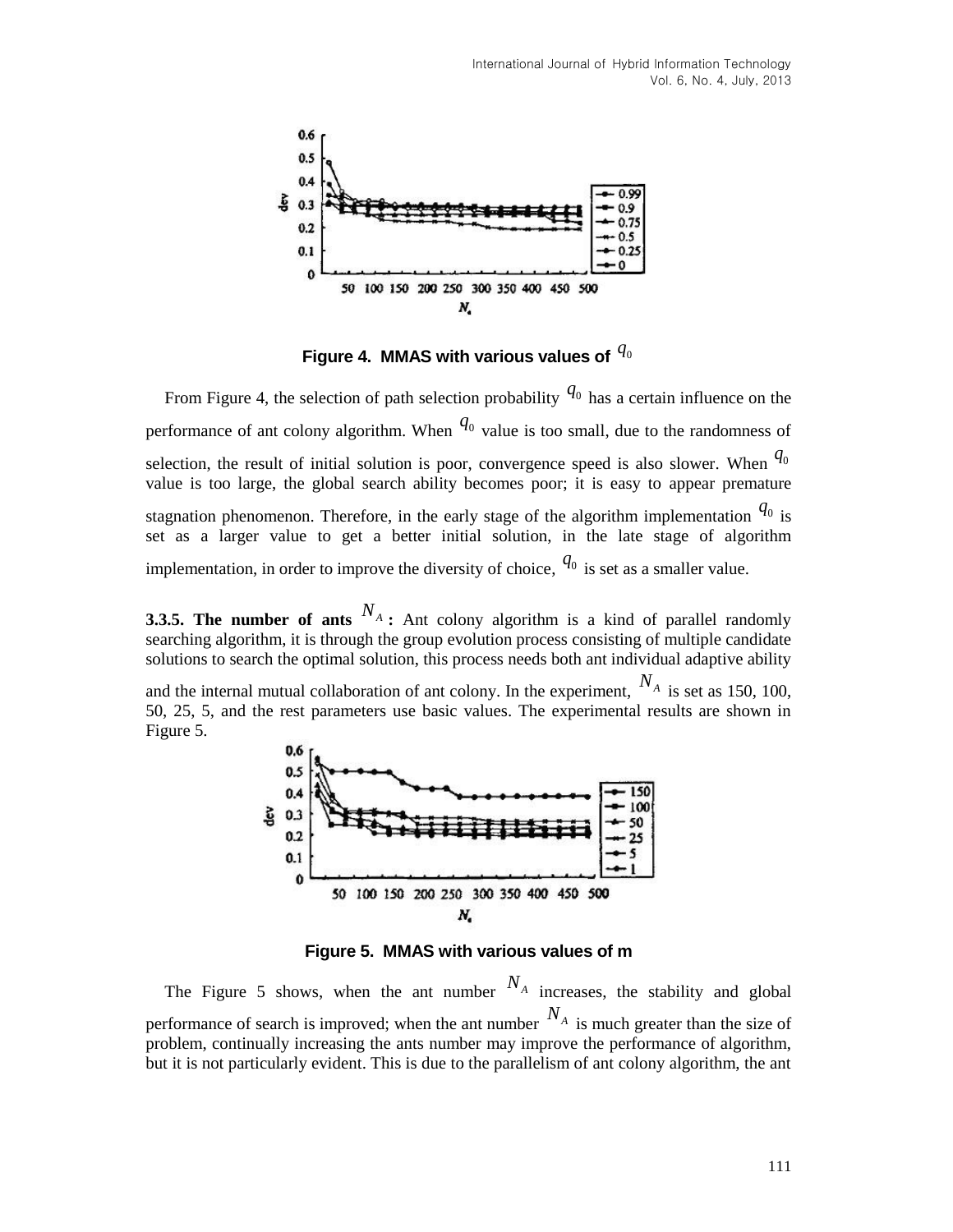number  $N_A$  can improve the global search ability of ant colony algorithm and the stability of algorithm, when the ant number  $N_A$  increases to a certain degree, it can make a lot of information on former searched path tend to the average, the information positive feedback effect is not obvious, although search randomicity is strengthened, and the convergence speed slows down; On the other hand, if ant colony number  $N_A$  is very little, the randomness of

search is abate; although convergence speed is fast, it can make the global convergence performance of algorithm lower down, it is easy to appear premature stagnation phenomenon.

Considering the execution efficiency and effectiveness of algorithm, the ant number  $N_A$  can be set as the smaller value in the initial stage of algorithm, with the increase of iteration times, which gradually increases to improve the diversity of the solution, and avoids falling into local optimization. Due to the problem scale will have different size, for better implementation effect and execution efficiency, the appropriate maximum number of ants should be chosen.

## **3.4. Local search**

Route for each ant is adopted 2-opt method to partially improve the sub-lines, and the longest sub-line adopts relocation method to do the line optimization.

**3.4.1. 2-opt method:** 2-opt method refers that two edges of a line are replaced by other two edges. As shown in Figure 6, in the line the edges  $(i, i+1)$  and  $(j+1, j)$  are replaced by edges  $(i, j)$  and  $(i+1, j+1)$ , and the client nodes between node i+1 and node j+1 are reversed to form a new line.



**Figure 6. 2-opt operation**

**3.4.2. Relocation method:** Relocation method is the optimization method among lines, which moves a client node from one route to another route. As shown in Figure 7, the node  $\hat{i}$  is relocated from line  $^{r_1}$  to the interval between node  $\dot{j}$  and node  $\dot{j}+1$  on line  $^{r_2}$ , to form two new lines  $r_1'$  and  $r_2'$ . Here only the nodes from the longest sub-line are taken to do relocation.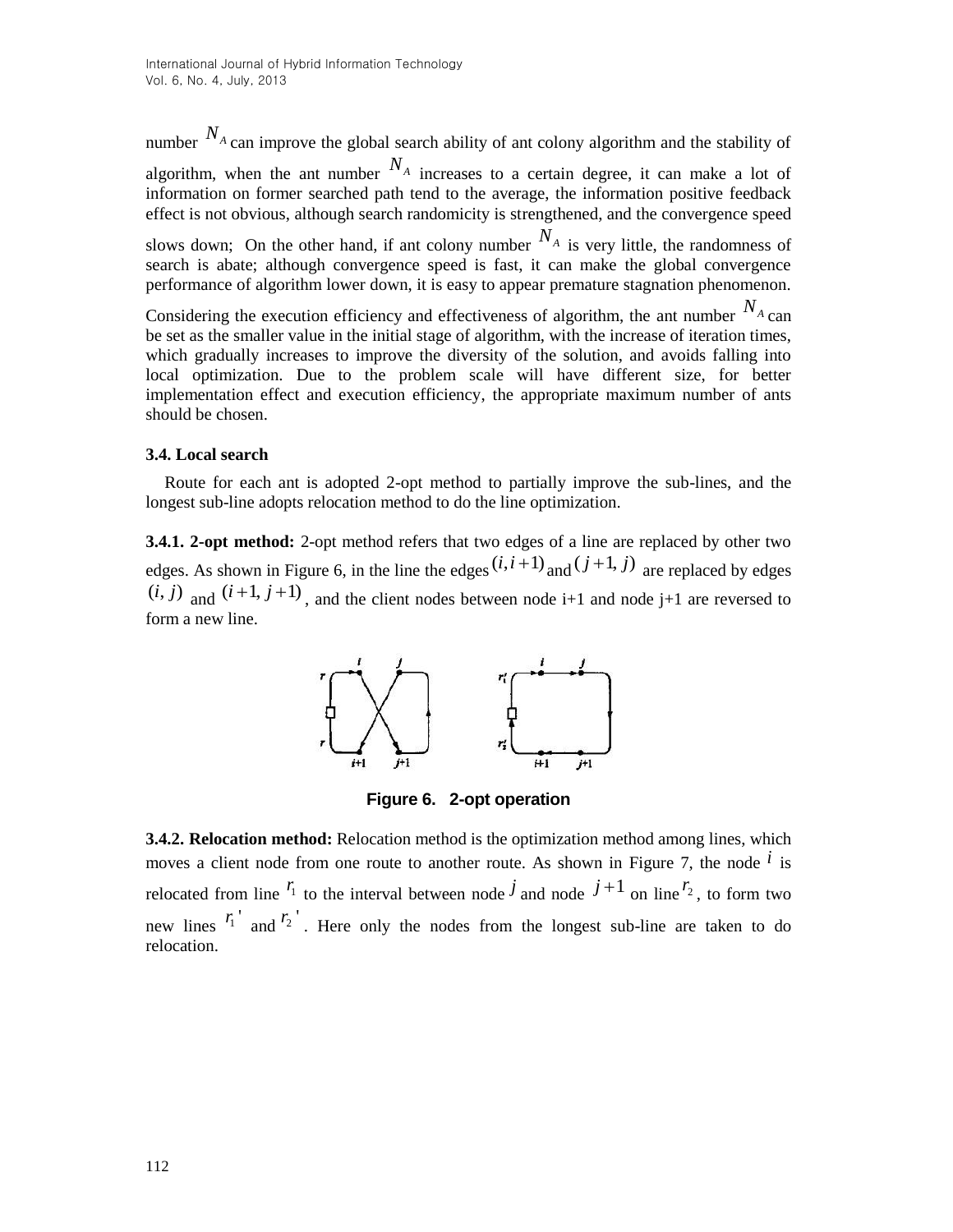

**Figure 7. Relocation operation**

## **4. Calculation results**

The max-min ant system with self adaptive parameters in this paper is used in the examples put forward by Christofides, Mingozzi and Toth (CMT), which adopts seven questions (questions 1-5 and 11, 12) in the case to do calculation.

Algorithm is described as:

(1) The geographical location of nodes in problem CMT-1 to CMT-5 is randomly generated, in the route building the parallel method is adopted; in CMT-11 and CMT-12 the node location is clustering distribution. Sequential method is used in line building.

(2) The pheromone setting:  $r_0 = 1/D_0$ ,  $D_0$  is the initial longest sub-line generated by nearest domain method,  $\tau_{\text{max}} = \tau_0$ ,  $\tau_{\text{min}} = 0.005 \tau_0$ .

(3) The parameters setting: the size of candidate set  $\Delta$ *llowed<sub>l</sub>* is limited as  $n/6$ ; the information heuristic factor  $\alpha$  is set as constant 1; the initial value of expectation heuristic factor  $\beta$  is 10, for every 150 iteration which descends 1, until  $\beta$  is 3; the initial value of  $q_{0}$  is 0.9, for every 20 iterations which descends 0.01, until  $q_{0}$  is 0; the initial value of pheromone continuous parameter  $\ell$  is 0.9, for every 100 iterations which descends 0.1, until  $\mathcal{P}$  is 0.6; The initial value of ant number  $N_A$  is 1, for every 100 iterations which increases 1, until  $N_A$  is 40. The setting of above parameter makes the algorithm quickly get a good solution in the initial stage, to speed up the convergence. In the latter stage the diversity of solution can be enhanced to avoid falling into local optimization.

(4) The number of iterations is set as 2000; when the best solution repeats 1000 times, the algorithm can enter stagnation, the pheromone and the parameters are initialized again.

The adaptive parameters of MMAS are applied to min-max vehicle routing problem of CMT, each problem needs to solve 10 times, the calculation results are shown in Table 1,  $D_n$  and *D m* are used to express the average value and optimal value of the longest sub-line length.

113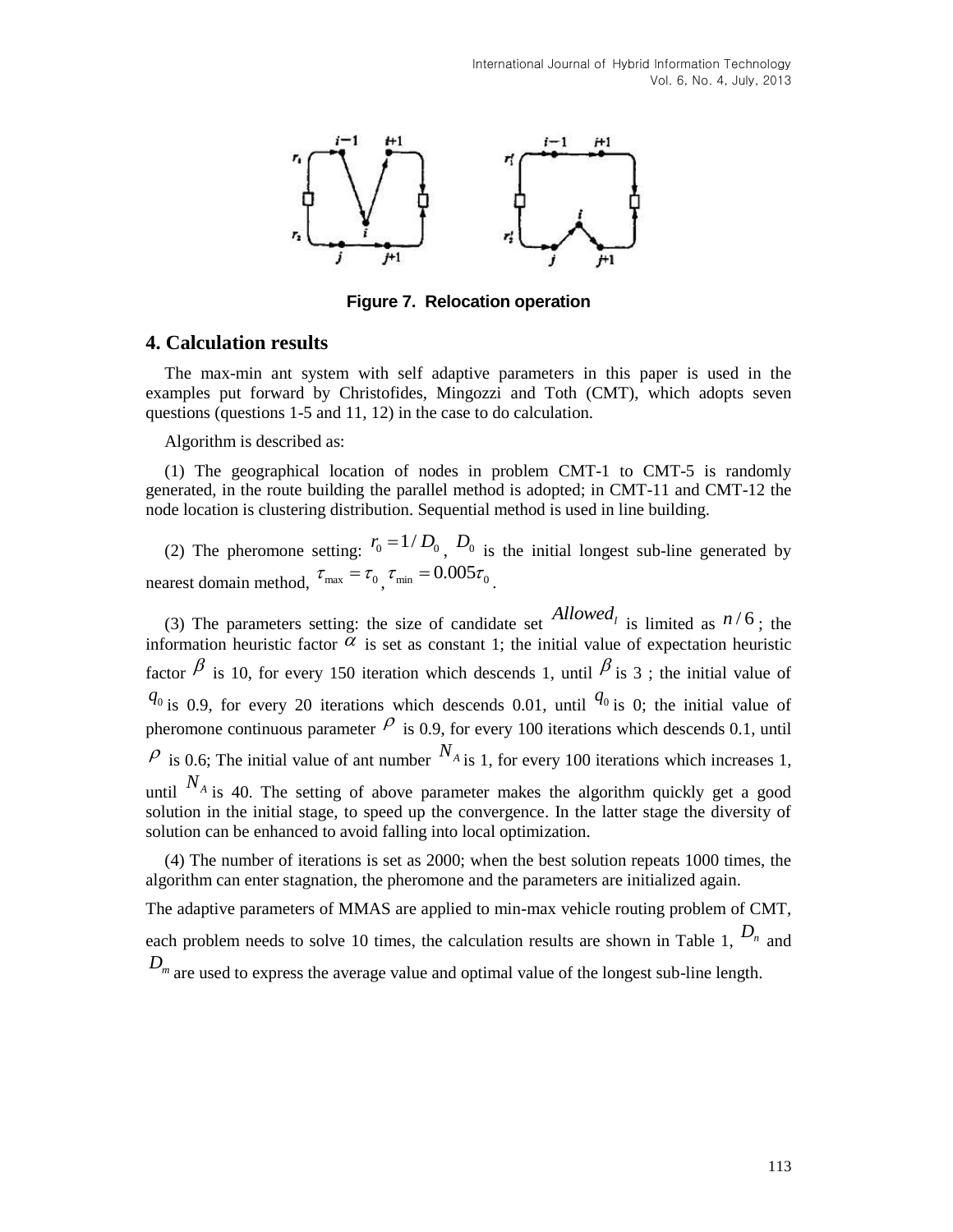| <b>Problems</b> |                   | $\mathbf n$ | Q   | $N_A$ | $\mathbf{D}_0$ | $\mathbf{D}_{\mathbf{m}}$ | $\mathbf{D}_{\mathbf{k}\mathbf{r}\mathbf{w}}$ |
|-----------------|-------------------|-------------|-----|-------|----------------|---------------------------|-----------------------------------------------|
| $CMT-1$         | c50               | 50          | 160 | 5     | 116.375        | 111.370                   | 87.864                                        |
| $CMT-2$         | c75               | 75          | 140 | 10    | 106.928        | 97.773                    | 86.533                                        |
| $CMT-3$         | c100              | 100         | 200 | 8     | 120.801        | 114.421                   | 99.860                                        |
| $CMT-4$         | c150              | 150         | 200 | 12    | 110.475        | 106.569                   | 99.860                                        |
| $CMT-5$         | c199              | 199         | 200 | 16    | 131.020        | 120.985                   | 99.860                                        |
| $CMT-11$        | c120              | 120         | 200 | 7     | 214.450        | 209.646                   | 198.565                                       |
| $CMT-12$        | c100 <sub>b</sub> | 100         | 200 | 10    | 120.532        | 120.532                   | 117.047                                       |

**Table 1. Calculation Results**

Using adaptive parameter max-min ant system to solve the optimal results of c50, the route includes five sub-lines, respectively are 0-46-32-2-20-35-32-2-20-31-22-1-0, 0-12-38-9-30- 34-21-29-50-16-11-0, 0-27-48-8-26-7-23-43-24-14-6-0, 0-18-25-13-41-19-42-17-0, 0-47-4- 37-44-15-45-33-39-10-49, which are shown in Figure 8.



**Figure 8. Optimal routes of CMT-1 resulted from MMVRP**

## **5. Conclusion**

Based on the description of min-max vehicle routing problem, this paper uses the improved max-min ant system to solve the problem. In route construction, according to the randomness and the clustering of different data sets, parallel method and serial method are used to generate lines; aiming to the line selection characteristics of ant colony algorithm, the pheromone update strategy is put forward correspondingly; analysis information heuristic factor  $\alpha$ , expectation heuristic factor  $\beta$ , pheromone continuous factor  $\beta$ , path selection probability  $q_0$ , ant number  $N_A$  etc., these main parameters influence the performance of max-min ant system, and do adaptive adjustment to parameters in the algorithm execution process, which enhance the searching near the optimal solution, to speed up the convergence of algorithm, and also to some extent to ensure the diversity of solution to avoid falling into local optimization. This algorithm is applied to some examples and gets good results.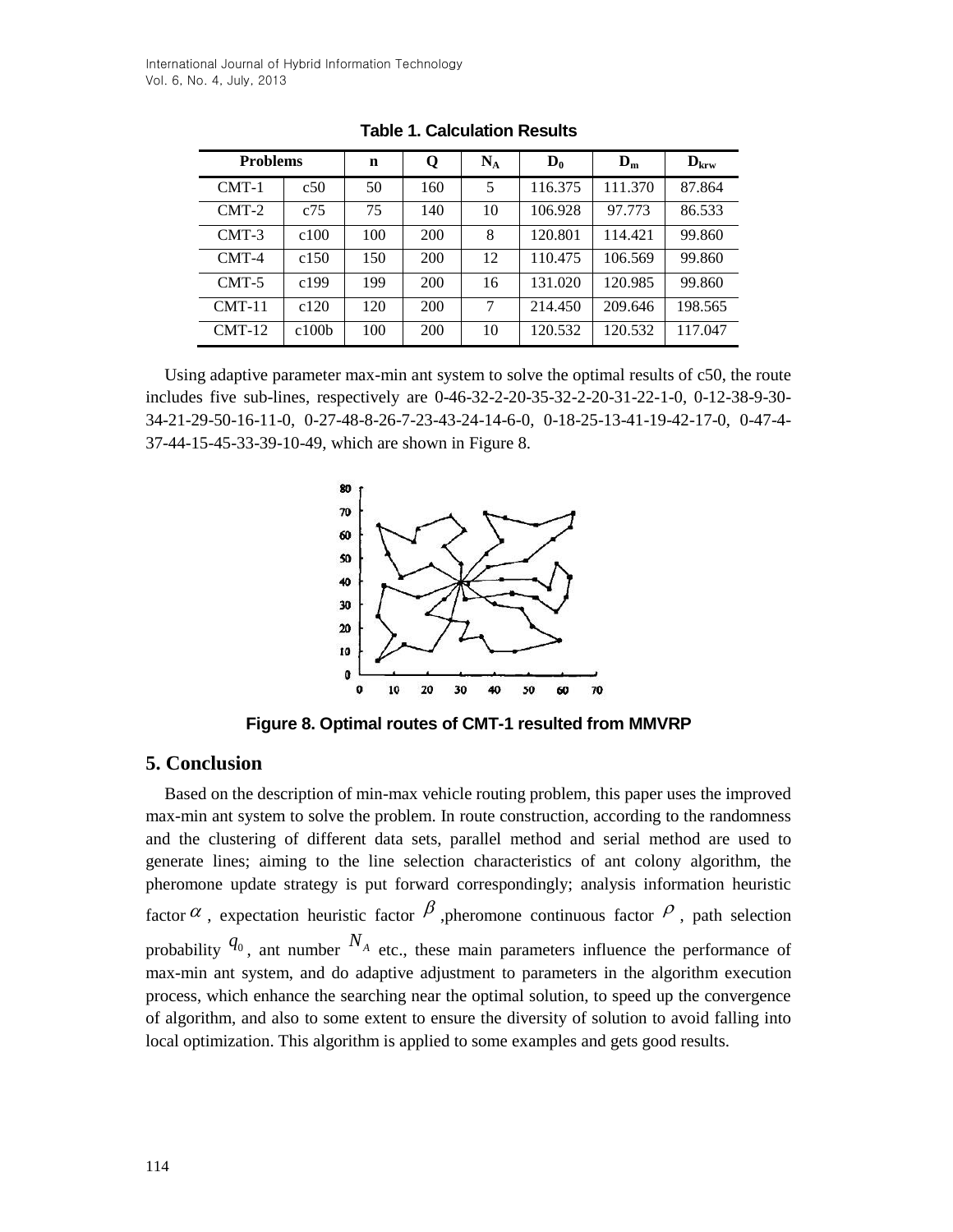## **References**

- [1] B. Enirque, C. Angel and M. S. Jose, "A meta-heuristic for min-max windy rural post man problem with k vehicles", Computational Management Science, vol. 7, no. 3, **(2010)**, pp. 269-287.
- [2] C. A. Valle, Z. L. C. Martine and S. Da Cunhua, "Heuristic and exact algorithms for a min-max selective vehicle routing problem", Computers and Operations Research, vol. 38, no. 7, **(2011)**, pp. 1054-1065.
- [3] C. Ren, "Applying genetic algorithm for min- max vehicle routing problem", Applied Mechanics and Materials, vol. 97-98, **(2011)**, pp. 640-643**.**
- [4] M. Dorigo, M. Birattair and T. Stutale, "Ant colony optimization artificial ants as a computational intelligence technique", IEEE Computational Intelligence Magazine, vol. 1, no. 4, **(2009)**, pp. 28-39.
- [5] G. Liu, "Improved ant colony algorithm for solving VRP problem under capacity and distance constrains", Journal of Guangxi University for Nationalities (Natural Science Edition), vol. 16, no. 2, **(2010)**, pp. 50-53.
- [6] Y. Gajpal and P. Abad, "An ant colony system (ACS) for vehicle routing problem with simultaneous delivery and pickup", Computers and Operations Research, vol. 36, no. 12, **(2009)**, pp. 3215-3223.
- [7] D. Favaretto, E. Moretti, Peli and P. Bgrini, "On the explorative behavior of max-rain ant system. Designing, implementing and analyzing effective heuristics", HeMelberg, Germany: International Workshop on Engineering Stochastic Local Search Algorithms, **(2009).**
- [8] T. Stutzle, M. L. Ibanez and P. Pellegrini, "Parameter adaptation in ant colony Optimization", Belgium: IRIDIA, University Librede Bruxelles, **(2010).**
- [9] Z. Caim, H. Han and Q. Yong, "Ant colony optimization based on adaptive volatility rate of pheromone trail", International Journal of Communications, Network and System Science, vol. 2, no. 8, **(2009)**, pp. 792-796.
- [10] B. Farah, Christian and Farouky, "An ant colony optimization algorithm for a vehicle routing Problem with heterogeneous fleet. Mixed backhauls and time windows source", 13th LFAC Symposium on Information Control Problems in Manufacturing, **(2009)** Moscow.
- [11]L. Xia and Q. Huan, "Taboo search algorithm of rain-max vehicle routing problem", Systems engineering, vol. 25, no. 1, **(2009)**, pp. 49-52.

## **Authors**



#### **Lingxia Liu**

She was born in 1976.5, she incepted her master degree in Shanxi University in 2003, and her major is information technology.

Now she is working in Computer Education Department of Anyang Normal University as an associate professor. She is also a member of China Computer Federation.



#### **Qiang Song**

He was born in 1971.2, he incepted his double master degrees in Ateneo de Manila University in the Philippines in 2005, which are MSIT and MBA. Now he is a PhD. Candidate in Wuhan University of Technology in major of information engineering.

He is working in Anyang Institute of Technology as a Professor, and he is also a member of China Computer Federation.